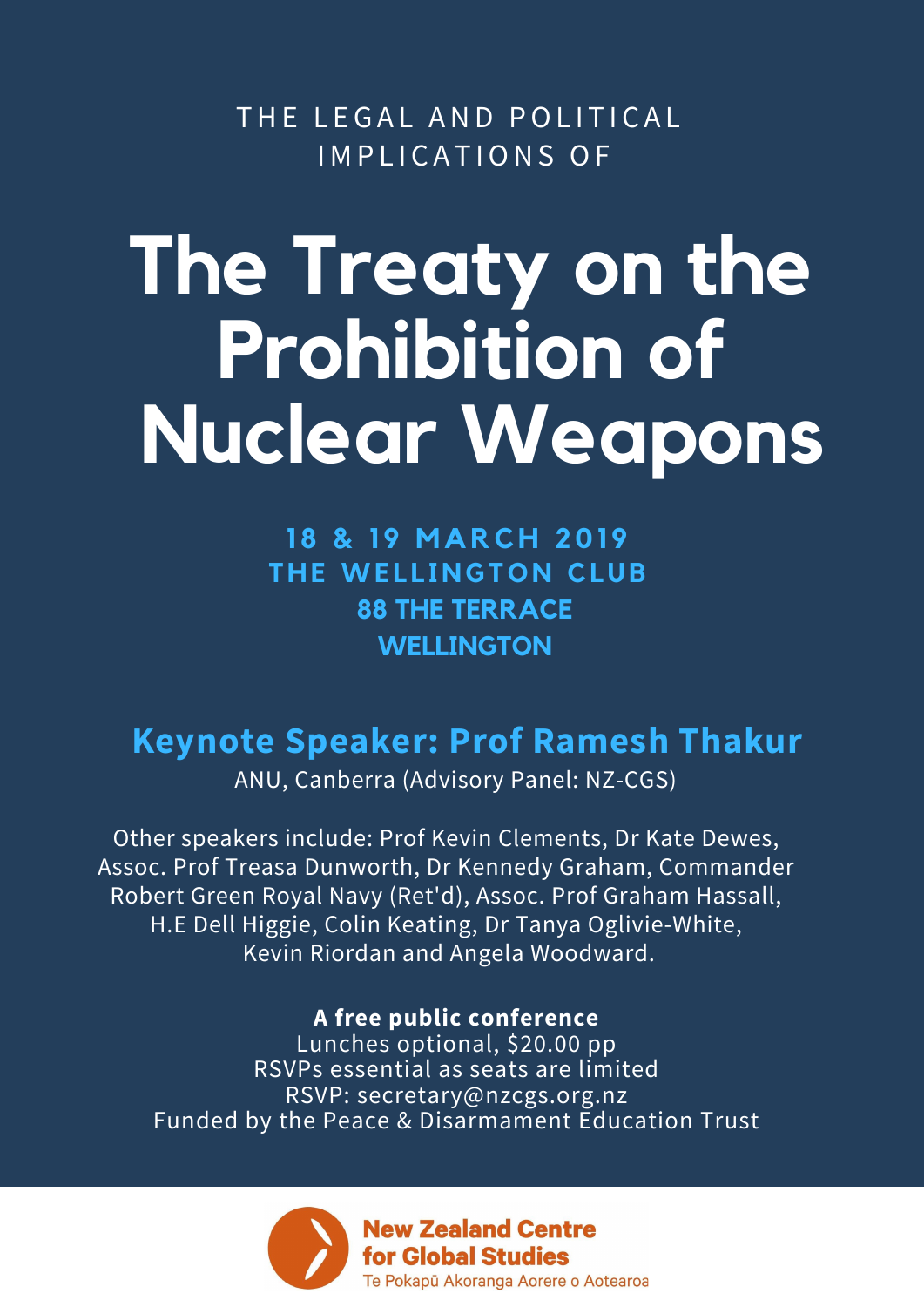**A A UNIQUE POSTAL PROPERTY A T EXPERIMENT EXPERIMENT EXPERIMENT** The Legal and Political Implications of t h e **T r e a t y o n t h e P r o h i b iti o n o f Nu c l e a r W e a p o n s**

The Treaty on the Prohibition of Nuclear Weapons was negotiated through a mandate from the United Nations General Assembly. The negotiations that concluded on July 2017 were participated in by 140 UN Member States. The treaty was adopted by 122 countries, with only one country voting against. For the most part, the nuclear weapon states and their allies boycotted the negotiations. The Treaty opened for signature on 27th September 2017. As of January 2019, there are 70 signatory States and 20 States Parties.

As this Treaty moves towards entry into force, there is a need to analyse the legal and political implications of the Treaty, both for States Parties and for non-signatories. The conference speakers have been selected for their expert knowledge in the field and ability to address some of the complex legal and political aspects of the Treaty.

- This conference aims to provide a platform for analysis, discussion and debate. Speakers will address such issues as:
- How does the Treaty fit into the nuclear disarmament architecture? - Has the Treaty added to the prohibition movement of all weapons of mass destruction?
- What are the respective arguments advanced for, and against, the Treaty?
- How might membership of the Treaty affect a nuclear-allied state?

Join us for two days of discussion, analysis and debate at the Wellington Club, 88 The Terrace. This is a free public conference. Lunches are optional, \$20 pp each day or \$40 for lunch on both days. **RSVPs are essential as seats are limited. RSVP: secretary@nzcgs.org.nz**

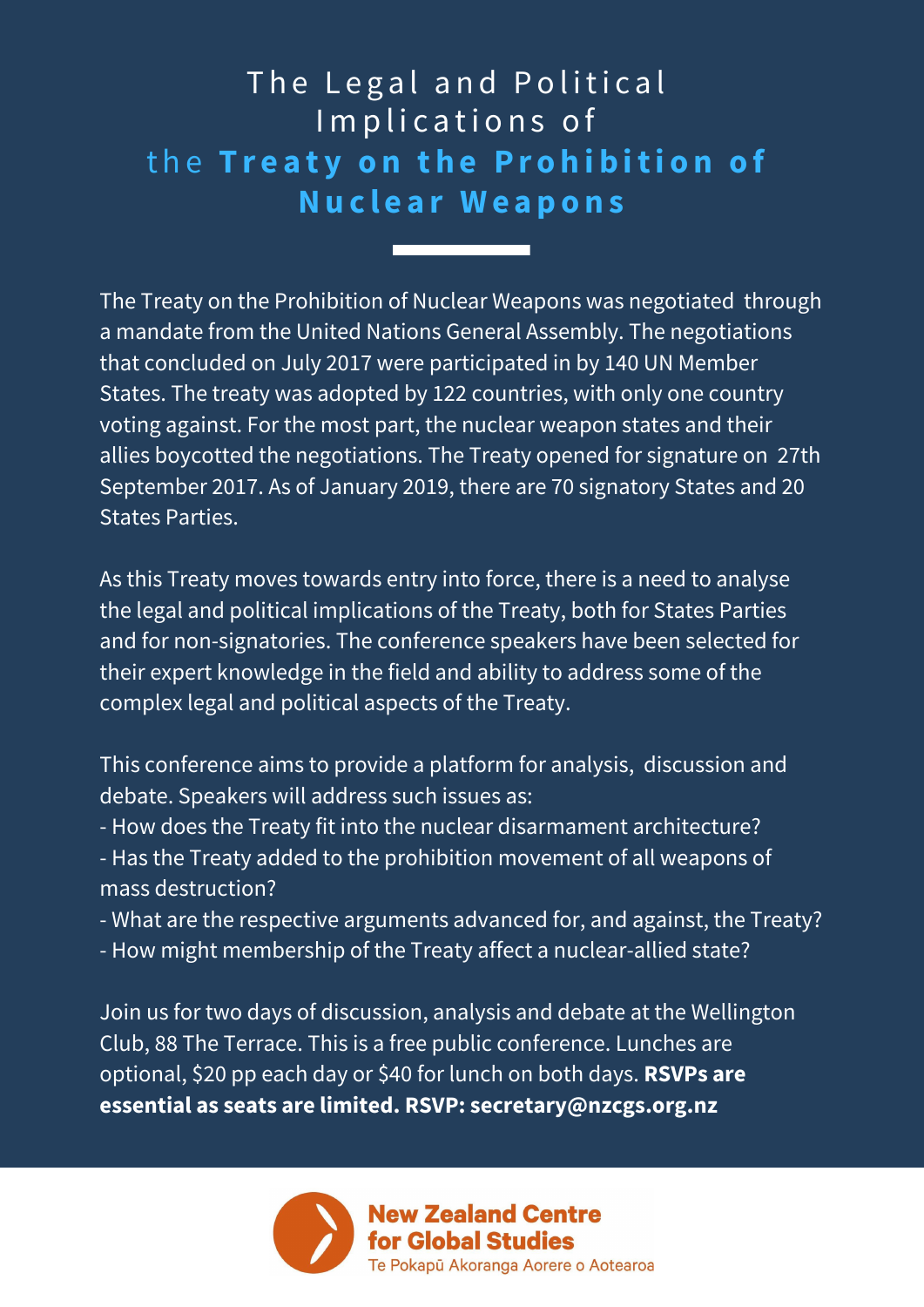## **Conference Programme - Day 1 Monday 18 March**

9.30am 10.00am **Part 1** 10.15 am 11.00 am 11.30 am  $12.15$  pm **1.00 pm** 1.30 pm 2.30pm **3.15 pm Part 2.** 3.45pm 4.30pm Registration and coffee **Welcome** Dr. Kennedy Graham, Director NZCGS **Context Session 1: Keynote Nuclear Disarmament and Multilateralism: The Treaty in context** Prof Ramesh Thakur, ANU, Canberra (Advisory Panel: NZ-CGS) Morning break Session<sub>2</sub> **The Prohibition Treaty: Changing the disarmament architecture?** Assoc. Prof Treasa Dunworth, Auckland University Session 3 **The Prohibition Treaty: Ultimate goal of regional and national zones?** Colin Keating, former NZ ambassador to UN; principal drafter of NZNFZ **LUNCH** *is optional, priced at \$20 per person. Payment details below.* **Luncheon talk: Reflections on the TPNW negotiating experience** H.E. Dell Higgie, NZ Ambassador for Disarmament Session 4 **The Prohibition Treaty: Fulfilment of the ICJ Advisory Opinion?** Dr Kate Dewes, Co-Director, Disarmament and Security Centre **Afternoon tea Analysis** Session 5 **Theory, doctrine, policy: Nuclear weapons and 21st c. global security** Commander Robert Green, Royal Navy (Ret'd), Disarmament & Security Centre Session 6 **Engaging with the criticisms of the Treaty** Dr Tanya Oglivie-White, Senior Fellow, Strategic and Defence Studies Centre, Australian National University